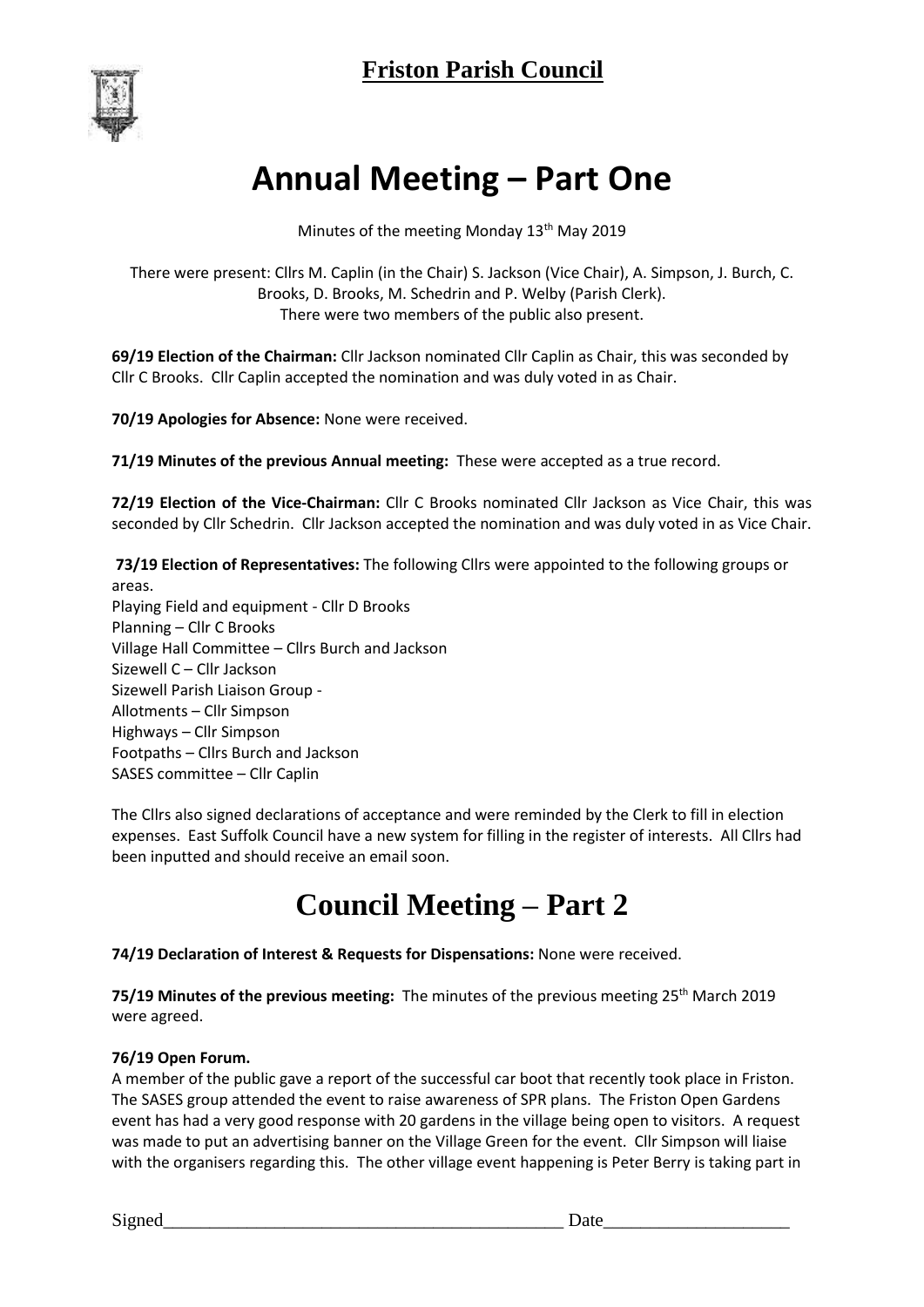### **Friston Parish Council**



a 250 mile bike ride starting and finishing in Friston on his Penny Farthing to raise awareness of early onset dementia. He is being supported by Young Dementia UK. There will be details in the Parish magazine.

#### **77/19 County and District Councillor Reports**

Friston now has three District Cllrs representing the village. TJ, Jocelyn and Tony. Unfortunately, none of them could make this evening meeting but they had set a joint report that the Clerk had circulated to Cllrs.

Cllr Reid had also given his apologies for this evening.

#### **78/19 Accounts**

The Clerk had circulated the end of year accounts. The Chair signed the certificate of exemption for the limited assurance review. The Chair signed annual governance statement for 2018/19 The Chair signed the accounting statement for 2018/19 The Clerk will now submit the accounts for the internal audit with Heelis and Lodge. The authorisation to pay was agreed and signed with the addition of £40 ICO fee.

**79/19 To receive a report from the Annual Parish Meeting 2019 – A report from this year's Annual** Parish meeting was received by the Council. This has been made available online.

**80/19 Report from the SASES group –** Michael Mahoney gave a report on behalf on the SASES group. The phase 4 response is in. The application will go to the Planning Inspectorate in October. There is then 28 days to decide whether it meets technical requirements. If the application meets requirements, the Inspectorate will then publicise the application. Once publicised, the Local Authority will then submit a local impact assessment. Anyone else can also make representation at this stage. The Planning Inspectorate will then appoint panel of five members who will have a preliminary meeting. The hearing process will then last six months. The hearings will be issue specific, for example ecology, Highways etc. There are also open hearings that are mainly aimed at community engagement. The panel has 3 months after the hearings to issue a report. BEIS then has 3 months to respond to this. The overall decision is expected in early 2021. The SASES group have decided (after advice) to focus on 4 main issues for the village. Landscape, Heritage, Flood and Noise. SASES will engage experts in each of these fields to build cases against the development. The Anglian Energy Planning Alliance in Snape have been getting national coverage for the plethora of energy projects planned for this part of England including the SPR development and Sizewell C. Mr Mahoney thanked Simon Ive for the chance to engage the community at Friston events and remarked that each time they discovered people who were unaware of what was proposed on their doorstep.

There will be a public meeting in June with Therese Coffey MP, Russ Rainger and Andrew Reid of Suffolk County Council to engage all Parishes affected by the development. Both SASES and the Council will respond to say this inadequate as all Parishes will be affected differently and one meeting will not be suitable to address this.

**81/19 Dog fouling –** The Clerk will write to the District Cllrs to request more clear up after your dog signs that feature the fine for not doing so. The Clerk has also written a piece for the Parish magazine asking dog owners to be responsible. The Council also agreed to ask the NFU contact for a price for the NFU blue signs reminding people to pick up after their dogs. The Clerk will contact Norse to check the suitability of the site on Mill Road by the grit bin for another dog bin and look into getting a larger bin for the Church Lane site opposite the Church.